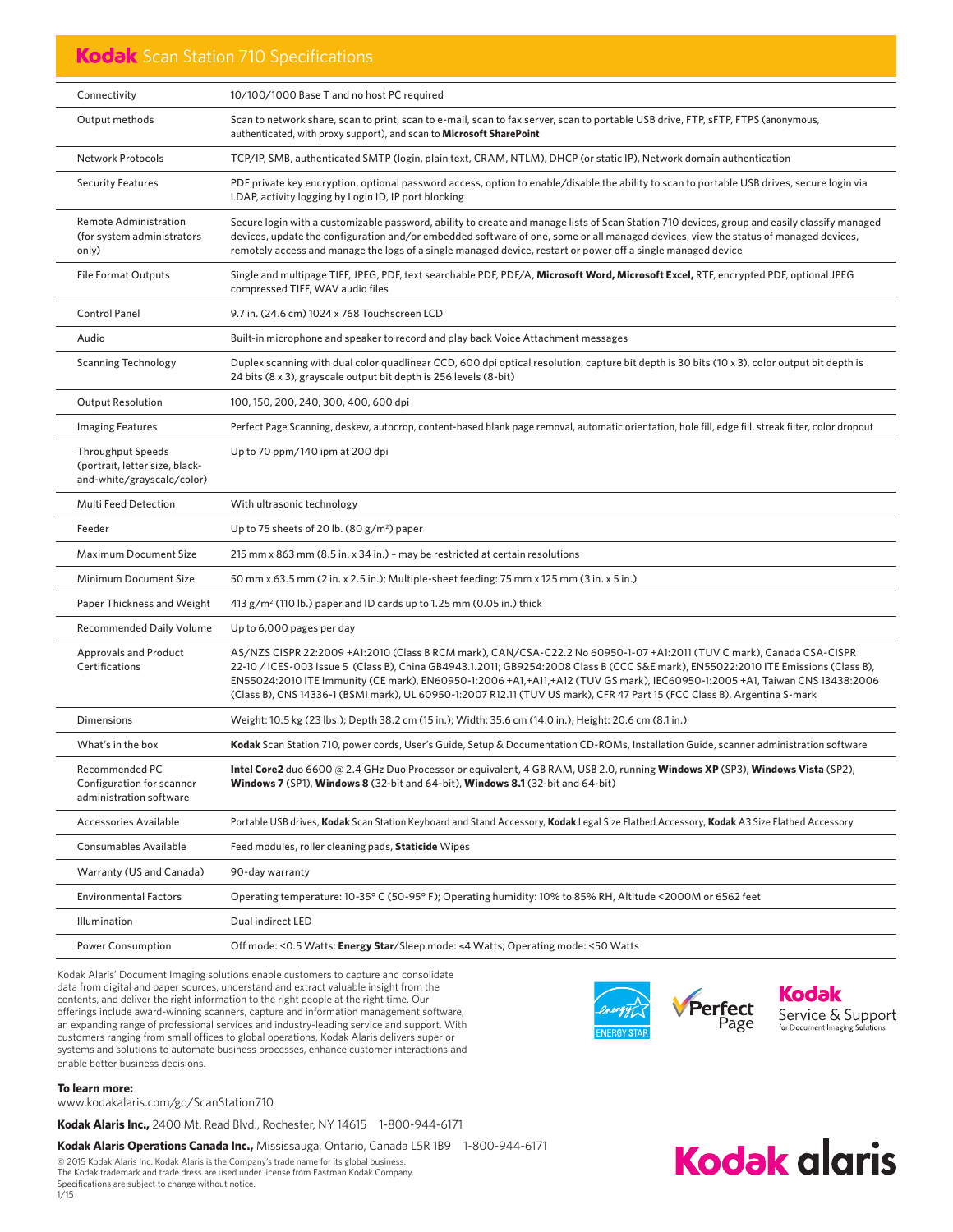

## Information in.  **Problem resolution out.**

Seamless connector. Project archiver. Instant messenger. Exceptional performer. With capabilities like these, the **Kodak** Scan Station 710 has more functionality than you'd ever expect. And with its intuitive touchscreen, simple network setup, and robust remote management, it can give you an edge right out of the box. Which means the **Kodak** Scan Station 710 is more than a scanner. It's your new information manager.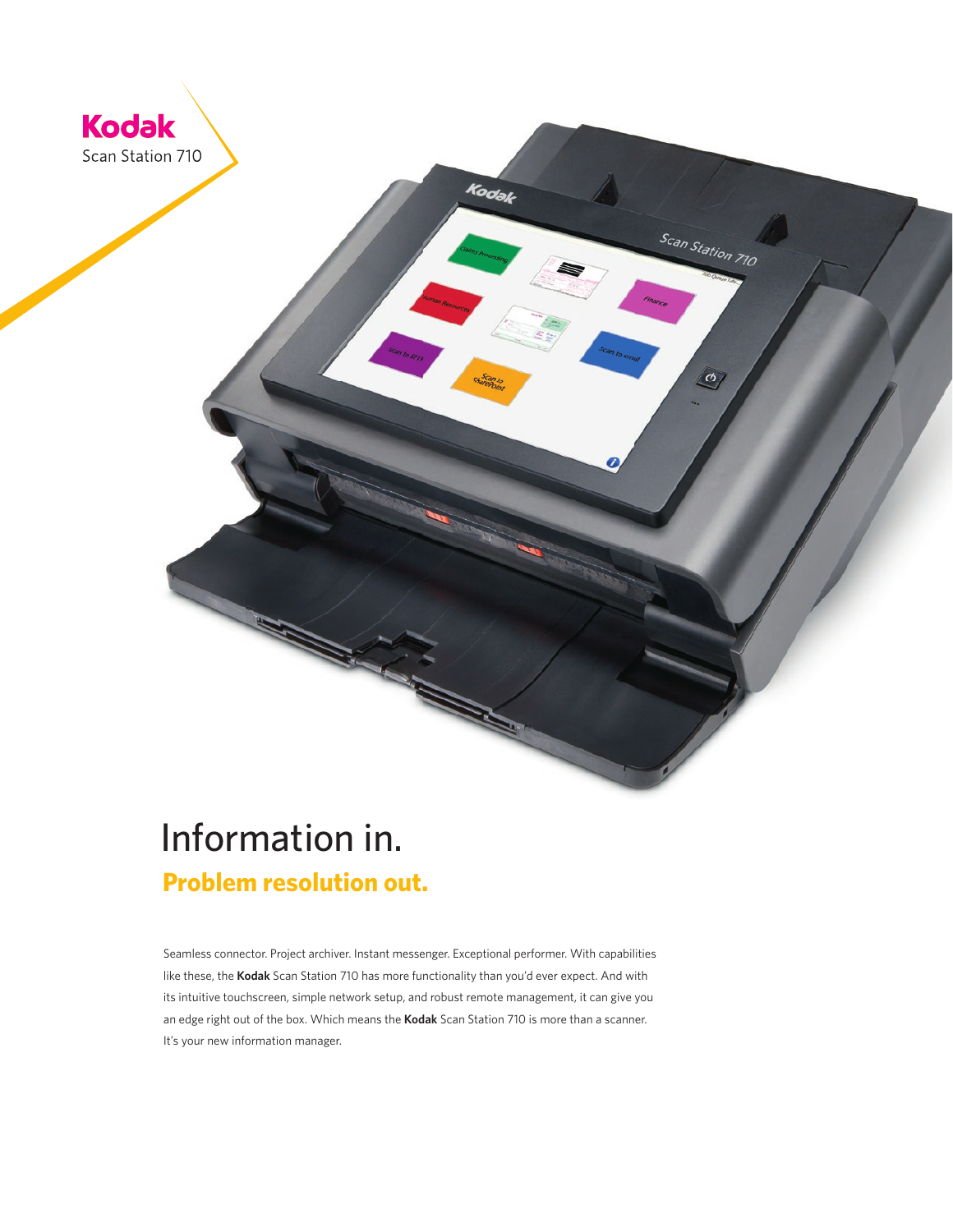

#### **User-Friendly Experience**

Combine our bright, easy-to-navigate touchscreen, intuitive user controls, and administrator controlled functionality for a user experience that promises fewer mistakes and faster proficiency without the distraction of a separate PC. And Scan Station's quiet operation makes it office friendly.

#### **Simple and Robust Remote Management**

If you have many networked Scan Stations throughout your business, a system administrator can efficiently configure and maintain these devices on your network from one place.

#### **Information Management Made Easy**

With increased ease of operation and improved file naming and security features, scanned content can be classified, organized, and searched by ad hoc users with minimal training while maintaining the degree of accessibility and security you've established.